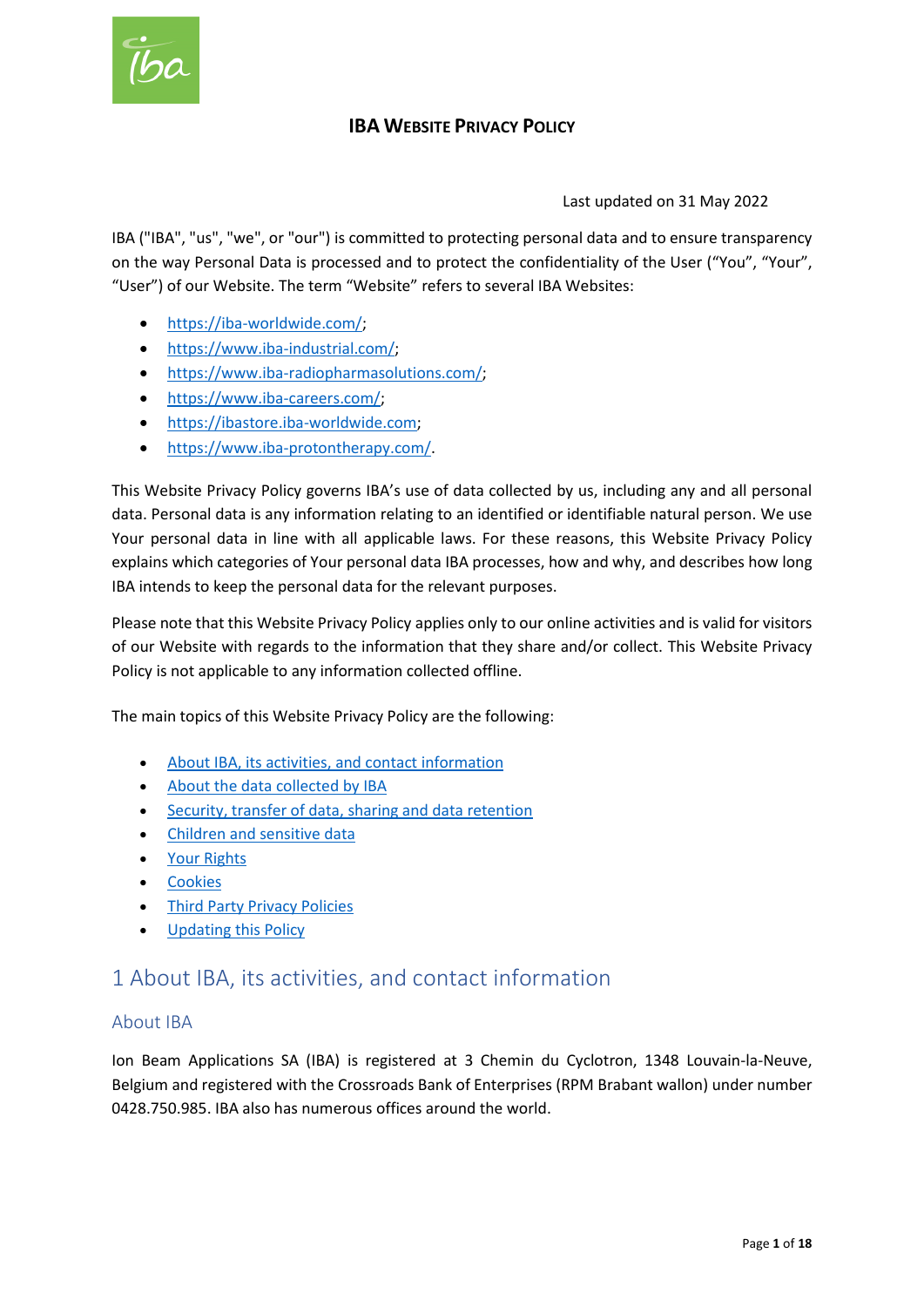

As a data controller, IBA is responsible for ensuring that the processing of personal data complies with applicable data protection laws, and specifically with the [General Data Protection Regulation.](https://eur-lex.europa.eu/eli/reg/2016/679/oj)

# IBA's activities

Since its creation, IBA has always put the purpose of the company and its project at the heart of its activities, as expressed in our mission to "Protect, Enhance and Save Lives". As a company, we are focused on striking the right balance between our stakeholders: increasing our market share and the return for our shareholders, improving the quality of life of our customers, patients and employees, and contributing to the well-being of our society, while also maintaining and restoring our planet's health.

In short, IBA is a high-technology medical company which concentrates its activities on proton therapy, dosimetry, solutions for radio-pharmacies and particle accelerators for the industry.

For over thirty years, our particle physics-based technology has contributed to treating those in our society who are ill. This desire is reflected in our mission to protect, enhance and save lives. This goal is implemented in different ways that benefit each of the various stakeholders involved.

# Contact information

IBA regularly reviews its compliance with this Website Privacy Policy. Questions, comments and requests regarding this Website Privacy Policy are welcome and should be addressed in the first instance to IBA's Data Protection Officer via [data-protection@iba-group.com](mailto:data-protection@iba-group.com) or by mail to 3 Chemin du Cyclotron, 1348 Louvain-la-Neuve, Belgium.

If IBA does not satisfactorily answer Your questions, requests or concerns, You may also contact the following for advice, support or complaints:

- IBA's Data Protection Officer ("DPO") can be reached directly at [data-protection@iba](mailto:data-protection@iba-group.com)[group.com;](mailto:data-protection@iba-group.com)
- The Belgian Supervisory Authority (Autorité de protection de des données / Gegevensberschermingsautoriteit) via email at [contact@apd-gba.be,](mailto:contact@apd-gba.be) via phone at +32 2 274 48 00 or via mail to Rue de la Presse 35, 1000 Brussels, Belgium;
- The Supervisory Authority of Your habitual residence. For more information for EU residents click [here.](https://ec.europa.eu/justice/article-29/structure/data-protection-authorities/index_en.htm)

# <span id="page-1-0"></span>2. About the data collected by IBA

A variety of (personal) data is needed for providing services, such as operating the IBA Website and the various functions thereof, like subscribing to the IBA newsletter or registering to a webinar. As different visitors use different services, available on the IBA Website, various categories of Personal Data are collected and processed. For a better understanding, this section makes a distinction between the Users based on their activities on the IBA Website and explains the applicable data protection considerations, such as the categories of collected data or the functioning of integrated tools. Regardless of the specificities of the services, IBA does not rely on any fully automated processing for decision-making.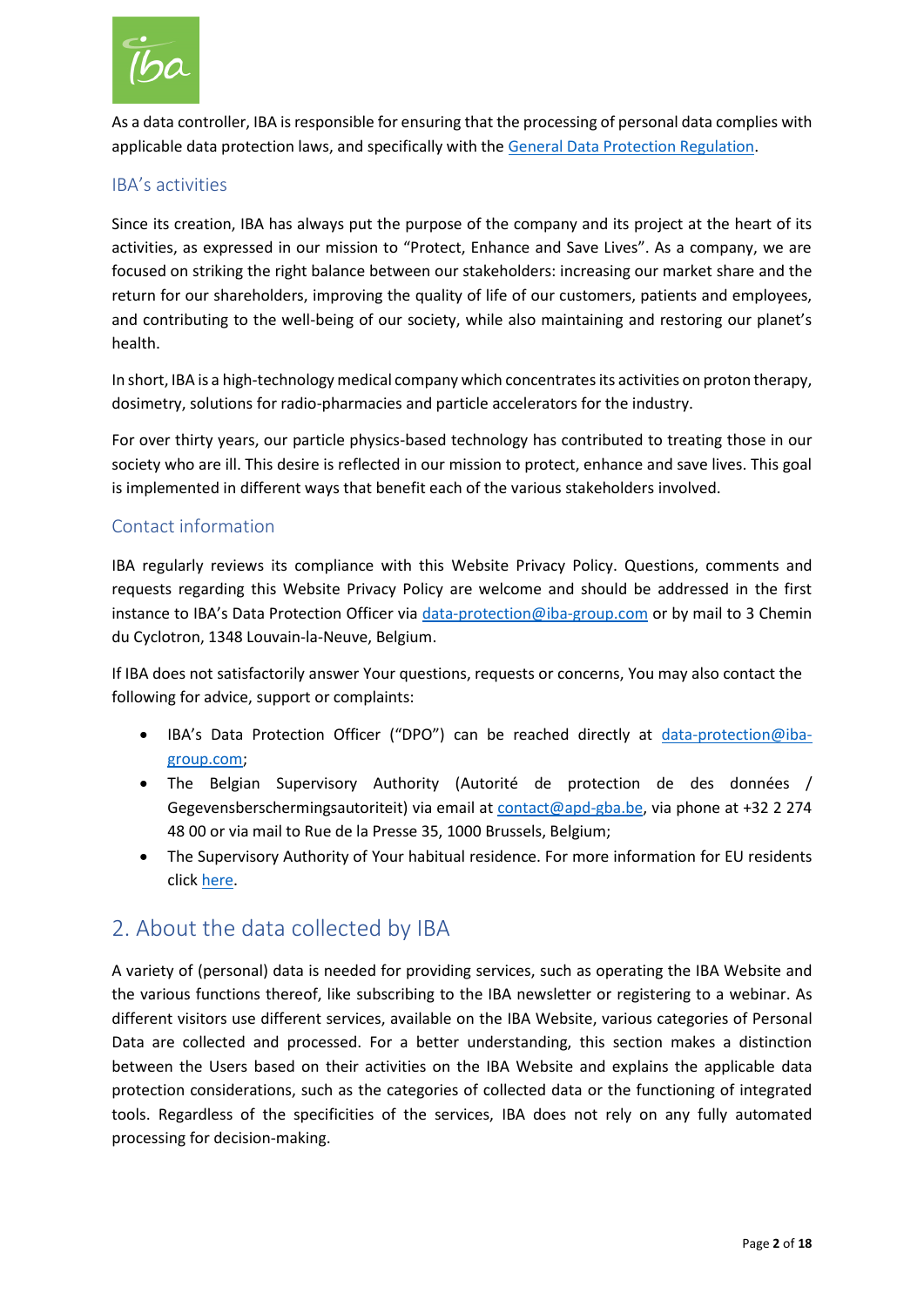

# Purposes and Legal Bases of Data Processing

Your personal data is collected, processed and shared fairly and lawfully and for specified purposes. These purposes and respective legal bases are set out below:

- The personal data processing is necessary to comply with a legal obligation (for example, equal opportunity monitoring);
- The personal data processing is necessary to perform a contract or to perform steps prior to entering into a contract. IBA uses Your personal data to conduct business-related activities, fulfil its contractual and legal obligations, manage the contractual relationship, offer products and services and strengthen customer relationship, which may also involve analyses for marketing and direct marketing purposes;
- IBA or a third party has a legitimate interest to process the personal data and this legitimate interest is judged not to affect Your rights and freedoms in a significant way (for example, when You contact IBA via the contact form available on the Website). If necessary, IBA can also use Your personal data to protect its rights and freedoms of third parties, such as in the event of infringement of intellectual property rights;
- You have given IBA Your consent to process Your personal data. It is the case for example when You subscribe to the newsletter or apply on the career website.

In such cases IBA collects and processes Your personal data, allowing us exclusively to provide you our services, process Your request(s) and respond thereto.

Only the abovementioned cases may constitute a personal data processing on our Website.

As not every User's data is processed for every aforementioned purpose, IBA distinguishes between eight categories of users:

- [Visitors of https://iba-worldwide.com/;](#page-3-0)
- [Visitors of https://www.iba-industrial.com/;](#page-5-0)
- [Visitors of https://www.iba-radiopharmasolutions.com/;](#page-7-0)
- [Visitors of https://www.iba-careers.com/;](#page-9-0)
- [Visitors of https://ibastore.iba-worldwide.com;](#page-10-0)
- [Visitors of https://www.iba-protontherapy.com/;](#page-11-0)
- [Newsletter subscribers;](#page-13-0)
- [Webinar participants.](#page-13-1)

As soon as You access the IBA Website, some general information will be collected automatically. This data is stored in the so-called server log files and includes:

- Access status;
- Computer's operating system;
- Date and time of access;
- Domain name of Internet Service Provider;
- IP address of the requesting computer;
- Transferred data volume;
- Web browser type;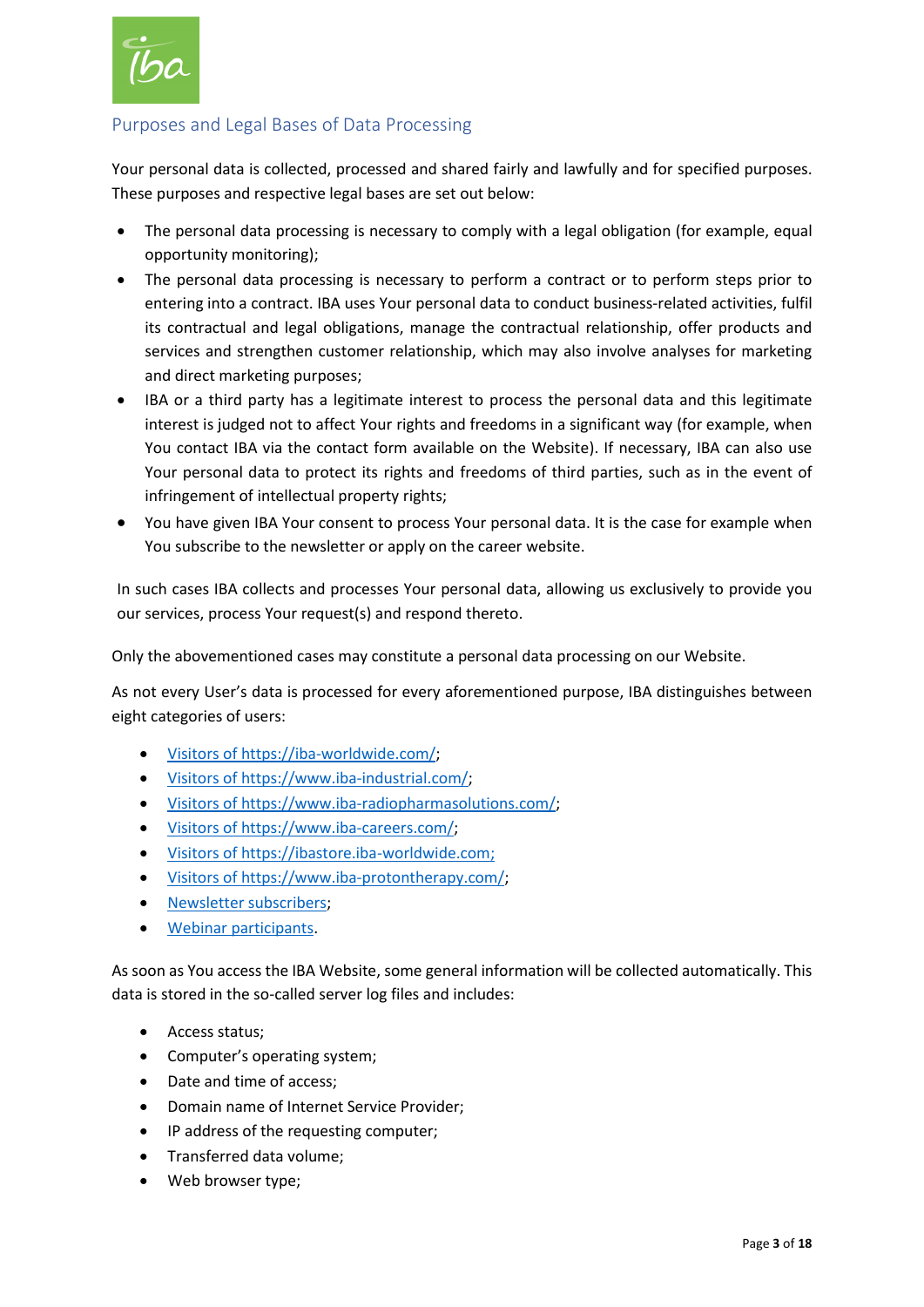

Website from which access is made.

The collection and processing of these data are technically indispensable for the correct delivery of the Website contents You have requested. In order to provide us with relevant information on Your activity on the Website, such information is statistically evaluated by us in order to optimize Website presence as well as the underlying technology.

# <span id="page-3-0"></span>Visitors of<https://iba-worldwide.com/>

This section applies to (personal) data that IBA collects and processes when You visit the IBA Website and/or use their tools and plugins. In this section, "You" and "Your" refer to Visitors of [https://iba](https://iba-worldwide.com/)[worldwide.com/.](https://iba-worldwide.com/)

The Website is hosted by Amazon Technologies Inc., in Frankfurt am Main, Germany.

# Information we collect

Additionally to the general information, data is collected when You use one or more tools and plugins of the Website:

- IP address, unique ID and ClientID (by Google Analytics);
- Online behaviour and voice (by Hotjar, Kissmetrics, Facebook Pixel, Doofinder);
- URL, referrer, IP address, device and browser characteristics (by User Agent), and timestamp (by LinkedIn Insight Tag);
- User queries (by Doofinder).

## Additional tools and plugins

## *Google Tag Manager*

In order to monitor system stability and performance, Google Tag Manager may collect some aggregated data about tag firing. This data does not include user IP addresses or any user-specific identifiers that could be associated with a particular individual. Other than data in standard HTTP request logs, all of which is deleted within 14 days of being received, Google Tag Manager does not collect, retain, or share any information about visitors to our customers' properties, including page URLs visited. Tag Manager works seamlessly with Google and third-party tags.

For more information on terms of use and Google's privacy policy, please click [here.](https://policies.google.com/terms)

## *Google Analytics*

IBA Website uses Google Analytics, a web analytics service offered by Google Inc. ("Google"). Google Analytics uses so-called "cookies" – text files saved to Your computer that make it possible to analyse how You are using the Website. The information generated by the cookie about Your activities on Website will usually be transmitted to a Google server in the United States and stored there. However, as we have enabled IP address anonymization on our Website, Your IP address will be truncated by Google within Member States of the European Union or other member states of the European Economic Area (EEA) before being transmitted to the United States. Only in exceptional situations will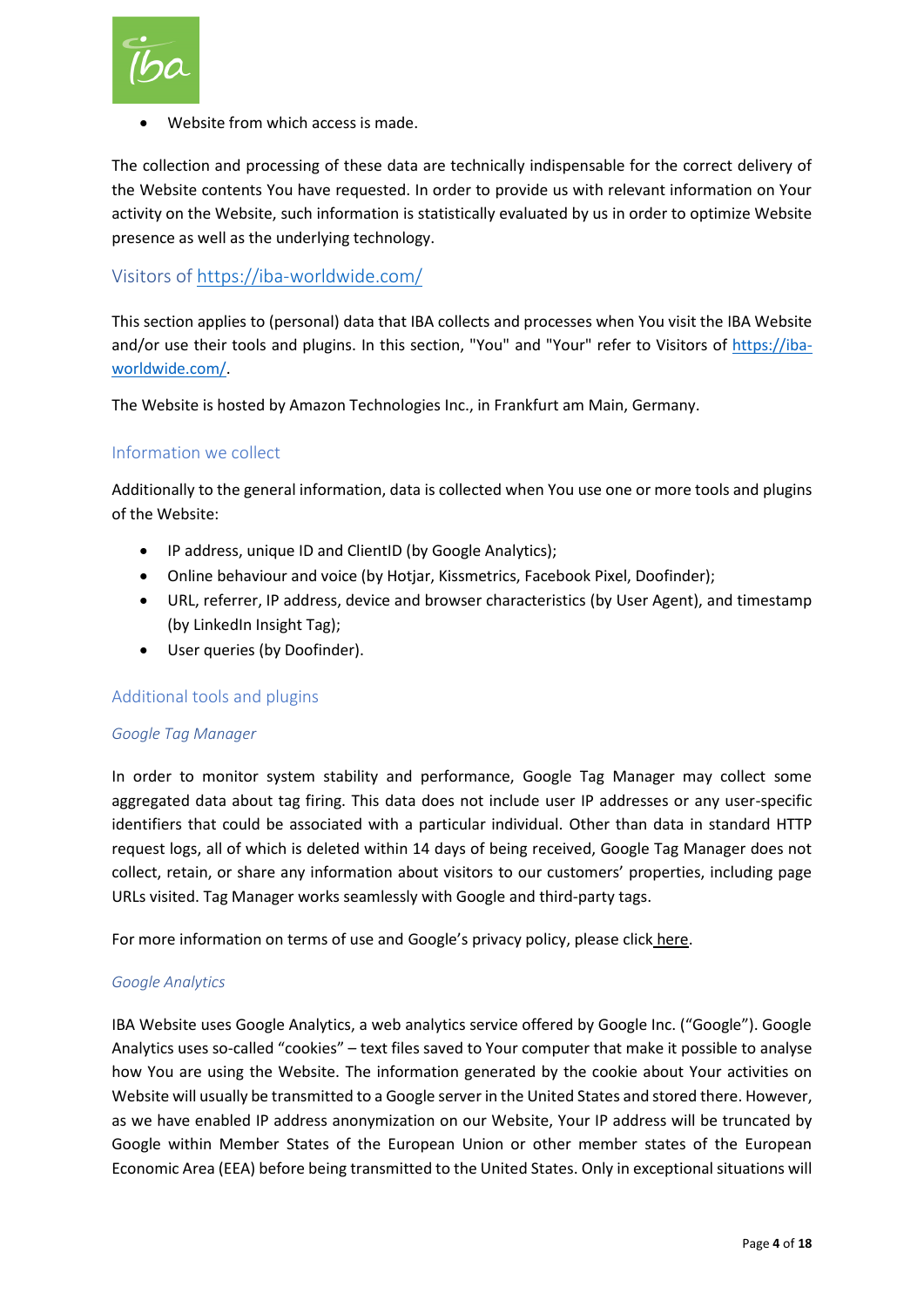

Your full IP address be transmitted to a Google server in the United States and truncated there. On behalf of the owner of this Website, IBA, Google will use this information for evaluating Your use of Website, for generating website activity reports and for providing other services related to Website and internet usage to the website owner. The IP address transmitted by Your browser as part of Google Analytics will not be combined with any other data held by Google.

You can block the storage of cookies by making the appropriate settings in Your browser; but bear in mind, however, that You may no longer be able to make full use of all functions provided by Website when doing so. Furthermore, You can prevent Google from collecting information about Your use of Website (including Your IP address) by means of cookies and from processing such information by downloading and installing the browser plugin available [here.](https://tools.google.com/dlpage/gaoptout?hl=en)

You can also prevent Google Analytics from collecting data by clicking on the following link. An [opt](https://tools.google.com/dlpage/gaoptout/eula.html?hl=en)[out cookie](https://tools.google.com/dlpage/gaoptout/eula.html?hl=en) is set that prevents future collection on Your data to visit the Website. For more information on terms of use and Google's privacy policy, please clic[k here.](https://policies.google.com/terms)

## *Hotjar*

Hotjar is a tool that reveals Your online behaviour and voice. By combining both Analysis and Feedback tools, Hotjar gives the picture of how to improve website user experience and performance/conversion rates through a clear visual explanation of the data.

It offers four complementary features:

- The Heatmaps, which highlights the hot spots on the Website, the ones You are focusing Your attention on;
- Device type identification, facilitating the analysis of Your preferences and behaviour on each type of device (mobile, pc, tablet, etc.);
- Recordings of recordings, allowing to view the movie of each session that took place on the Website;
- The feedbacks, polls and surveys, allowing us to directly ask You for Your feedback.

For further information, please read th[e privacy policy of Hotjar.](https://www.hotjar.com/legal/policies/privacy/#enduserenglish)

## *Facebook Pixel*

A Facebook Pixel is a piece of code that IBA places on the Website. It collects data that helps to track conversions from Facebook ads, including website behaviour and cross-device activity, to optimise ads, build targeted audiences for future ads and remarket to people who have already taken some kind of action on the Website.

For more information, see Facebook's [privacy policy](https://www.facebook.com/about/privacy/your-info#public-info) as well as its [personalisation and opt-out](https://www.facebook.com/settings?tab=privacy) options.

## *LinkedIn Insight Tag*

A LinkedIn Insight Tag is a piece of lightweight JavaScript code that IBA adds to the Website to enable in-depth campaign reporting and unlock valuable insights about You. IBA uses it to track conversions, retarget Website visitors, and unlock additional insights about members interacting with our ads.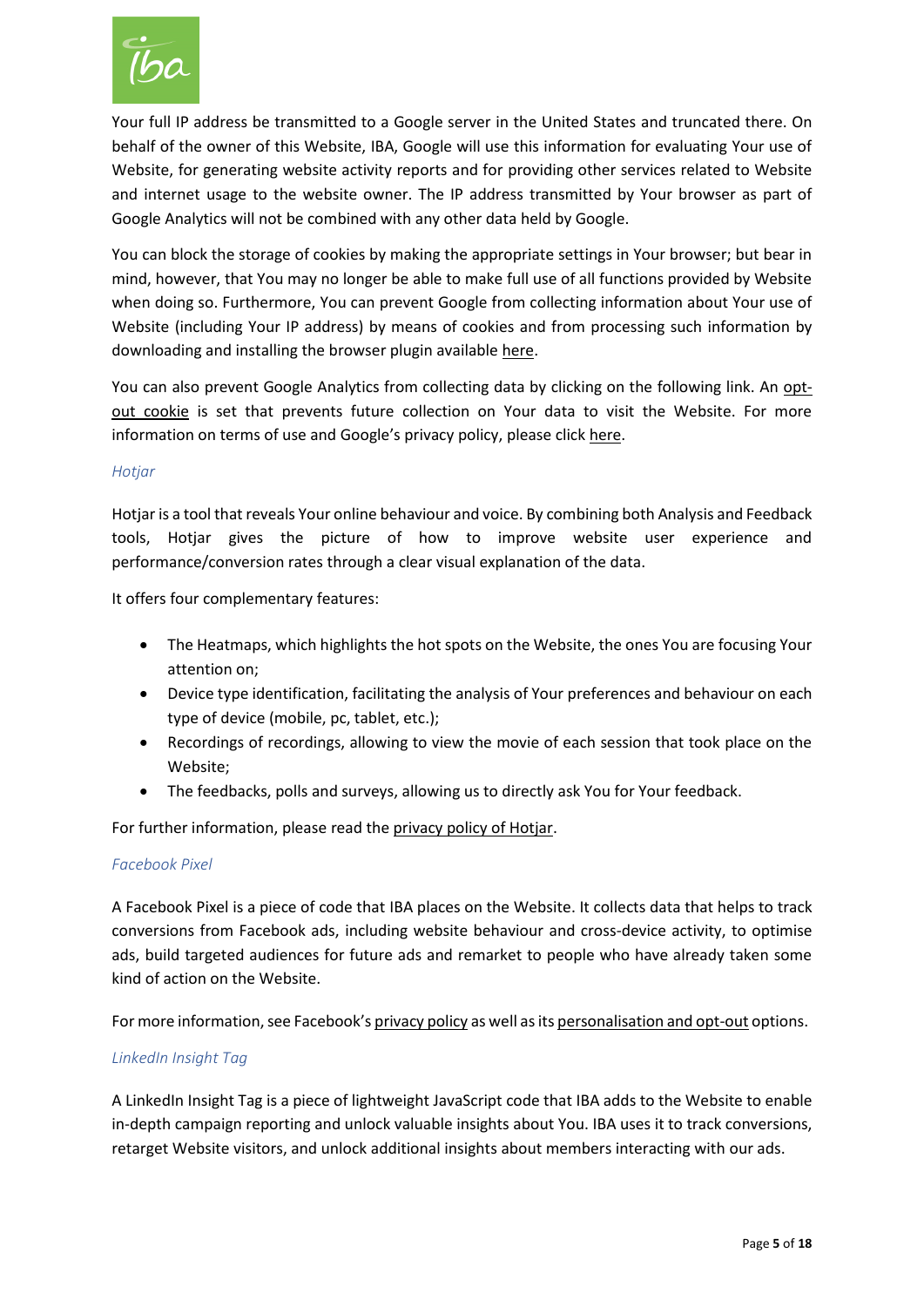

The LinkedIn Insight Tag enables the collection of data regarding visits to the Website, including the URL, referrer, IP address, device and browser characteristics (User Agent), and timestamp. The IP addresses are truncated or hashed (when used for reaching members across devices), and direct identifiers are removed within seven days in order to make the data pseudonymous. The remaining pseudonymised data is then deleted within 180 days.

For more information, please read th[e privacy policy of LinkedIn.](https://www.linkedin.com/legal/privacy-policy)

## *Kissmetrics*

Kissmetrics is a person-based analytics product that helps to identify, understand, and improve the metrics that drive online business. Kissmetrics tracks every single time You visit the Website, even prior to You signing up. With that, IBA can attribute Your previously anonymous activity with Your activity post-signup. This allows us to understand where You come from, what You have done, and what ultimately has led You to become a visitor of our Website.

For more information, please read th[e privacy policy of Kissmetrics.](https://www.kissmetrics.io/privacy/)

# *Doofinder*

Doofinder is a smart site search engine based on artificial intelligence that improves Your search experience. Doofinder displays results quickly so that You can find what You are looking for without leaving the homepage. Its smart technology is predictive, dynamic, fast, and intuitive. It also learns from Your behaviour. Doofinder is really easy to use, and it provides results much faster than other conventional search engines. Thanks to its NLP technology, it can understand what You are looking for by identifying synonyms and filtering out typos. It can also predict what they want to search and suggest the best results.

For more information, please read th[e privacy policy of Doofinder.](https://www.doofinder.com/en/privacy-policy)

## *Drupal*

Drupal is a content management software. It is used to design many of the websites and applications. Drupal has great standard features, like easy content authoring, reliable performance, and excellent security. But what sets it apart is its flexibility; modularity is one of its core principles. Its tools help you build the versatile, structured content that dynamic web experiences need. The Drupal project is an open-source software. Anyone can download, use, work on, and share it with others. It is built on principles like collaboration, globalism, and innovation.

For more information, please read th[e privacy policy of Drupal.](https://www.drupal.org/privacy)

<span id="page-5-0"></span>Visitors of<https://www.iba-industrial.com/>

This section applies to (personal) data that IBA collects and processes when You visit the IBA Website and/or use their tools and plugins. In this section, "You" and "Your" refer to Visitors of <https://www.iba-industrial.com/>.

The Website is hosted by OVH SAS in Roubaix, France.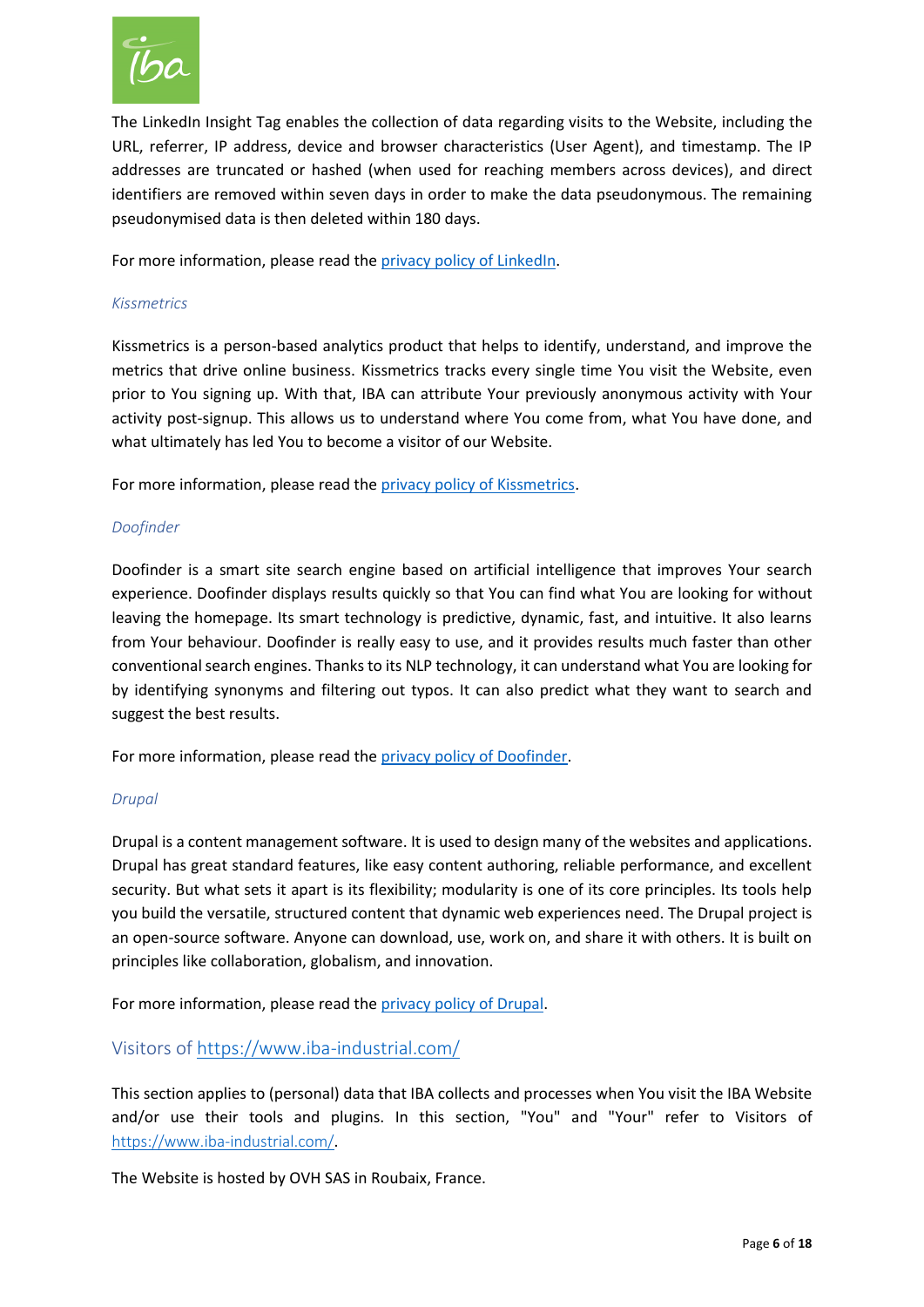

# Information we collect

Additionally to the general information, data is collected when You use one or more tools and plugins of the Website:

• IP addresses, unique IDs and ClientIDs (by Google Analytics)

# Additional tools and plugins

## *Google Analytics*

IBA Website uses Google Analytics, a web analytics service offered by Google Inc. ("Google"). Google Analytics uses so-called "cookies" – text files saved to Your computer that make it possible to analyse how You are using the Website. The information generated by the cookie about Your activities on Website will usually be transmitted to a Google server in the United States and stored there. However, as we have enabled IP address anonymization on our Website, Your IP address will be truncated by Google within Member States of the European Union or other member states of the European Economic Area (EEA) before being transmitted to the United States. Only in exceptional situations will Your full IP address be transmitted to a Google server in the United States and truncated there. On behalf of the owner of this Website, IBA, Google will use this information for evaluating Your use of Website, for generating website activity reports and for providing other services related to Website and internet usage to the website owner. The IP address transmitted by Your browser as part of Google Analytics will not be combined with any other data held by Google.

You can block the storage of cookies by making the appropriate settings in Your browser; but bear in mind, however, that You may no longer be able to make full use of all functions provided by Website when doing so. Furthermore, You can prevent Google from collecting information about Your use of Website (including Your IP address) by means of cookies and from processing such information by downloading and installing the browser plugin available [here.](https://tools.google.com/dlpage/gaoptout?hl=en)

You can also prevent Google Analytics from collecting data by clicking on the following link. An [opt](https://tools.google.com/dlpage/gaoptout/eula.html?hl=en)[out cookie](https://tools.google.com/dlpage/gaoptout/eula.html?hl=en) is set that prevents future collection on Your data to visit the Website. For more information on terms of use and Google's privacy policy, please click [here.](https://policies.google.com/terms)

## *Drupal*

Drupal is a content management software. It is used to design many of the websites and applications. Drupal has great standard features, like easy content authoring, reliable performance, and excellent security. But what sets it apart is its flexibility; modularity is one of its core principles. Its tools help you build the versatile, structured content that dynamic web experiences need.

The Drupal project is an open-source software. Anyone can download, use, work on, and share it with others. It is built on principles like collaboration, globalism, and innovation.

For more information, please read th[e privacy policy of Drupal.](https://www.drupal.org/privacy)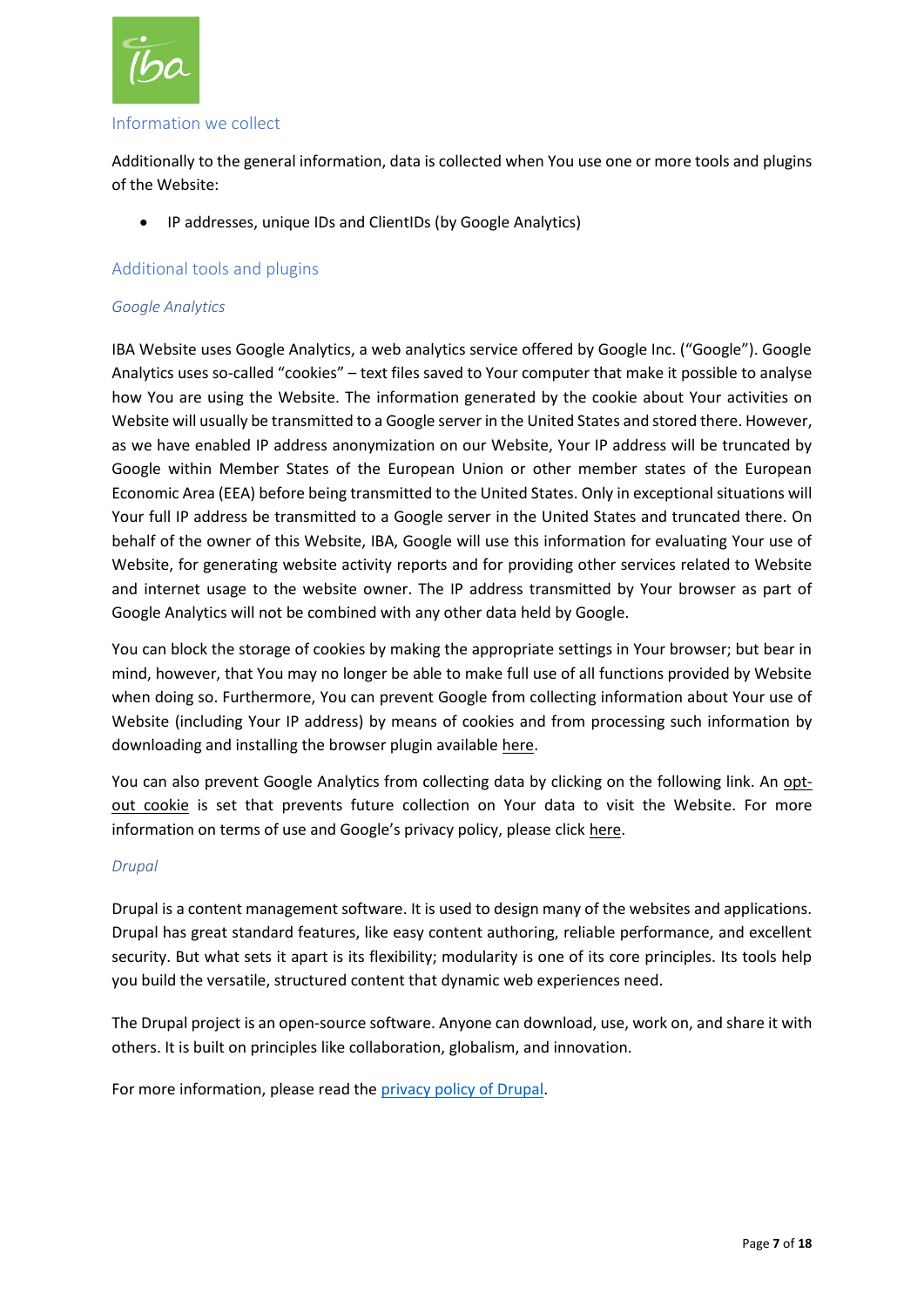

# <span id="page-7-0"></span>Visitors of<https://www.iba-radiopharmasolutions.com/>

This section applies to (personal) data that IBA collects and processes when You visit the IBA Website and/or use their tools and plugins. In this section, "You" and "Your" refer to Visitors of [https://www.iba-radiopharmasolutions.com/.](https://www.iba-radiopharmasolutions.com/)

The Website is hosted by Amazon Technologies Inc. in Newark, United States.

# Information we collect

Additionally to the general information, data is collected when You use one or more tools and plugins of the Website:

- IP addresses, unique IDs and ClientIDs (by Google Analytics)
- Online behaviour and voice (by Hotjar, Kissmetrics, Facebook Pixel, Doofinder);
- Company name (by Pardot);
- Contact details (by Pardot);
- Account data (by Pardot);
- Marketing and Communication Preferences (by Pardot);
- Log data (by Pardot);
- Content of communication (by Contact form, Salesforce, Pardot);
- Email address (by Contact form, Salesforce, Pardot,);
- Name (by Salesforce, Pardot);
- Phone number (by Pardot, Salesforce).

## Additional tools and plugins

## *Google Tag Manager*

In order to monitor system stability and performance, Google Tag Manager may collect some aggregated data about tag firing. This data does not include user IP addresses or any user-specific identifiers that could be associated with a particular individual. Other than data in standard HTTP request logs, all of which is deleted within 14 days of being received, Google Tag Manager does not collect, retain, or share any information about visitors to our customers' properties, including page URLs visited. Tag Manager works seamlessly with Google and third-party tags.

For more information on terms of use and Google's privacy policy, please click [here.](https://policies.google.com/terms)

## *Google Analytics*

IBA Website uses Google Analytics, a web analytics service offered by Google Inc. ("Google"). Google Analytics uses so-called "cookies" – text files saved to Your computer that make it possible to analyse how You are using the Website. The information generated by the cookie about Your activities on Website will usually be transmitted to a Google server in the United States and stored there. However, as we have enabled IP address anonymization on our Website, Your IP address will be truncated by Google within Member States of the European Union or other member states of the European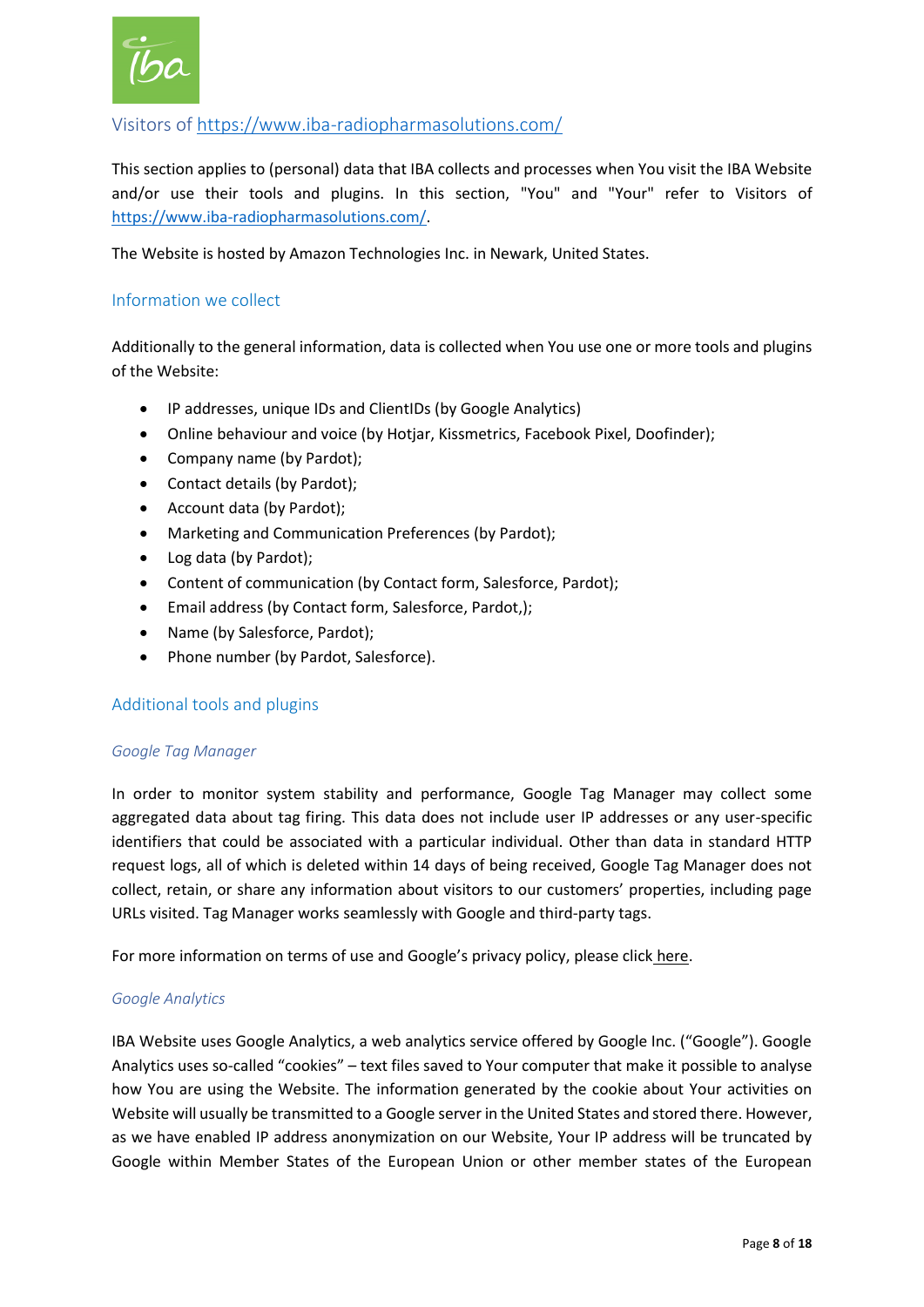

Economic Area (EEA) before being transmitted to the United States. Only in exceptional situations will Your full IP address be transmitted to a Google server in the United States and truncated there. On behalf of the owner of this Website, IBA, Google will use this information for evaluating Your use of Website, for generating website activity reports and for providing other services related to Website and internet usage to the website owner. The IP address transmitted by Your browser as part of Google Analytics will not be combined with any other data held by Google.

You can block the storage of cookies by making the appropriate settings in Your browser; but bear in mind, however, that You may no longer be able to make full use of all functions provided by Website when doing so. Furthermore, You can prevent Google from collecting information about Your use of Website (including Your IP address) by means of cookies and from processing such information by downloading and installing the browser plugin available [here.](https://tools.google.com/dlpage/gaoptout?hl=en)

You can also prevent Google Analytics from collecting data by clicking on the following link. An [opt](https://tools.google.com/dlpage/gaoptout/eula.html?hl=en)[out cookie](https://tools.google.com/dlpage/gaoptout/eula.html?hl=en) is set that prevents future collection on Your data to visit the Website. For more information on terms of use and Google's privacy policy, please click [here.](https://policies.google.com/terms)

# *Hotjar*

Hotjar is a tool that reveals the online behaviour and voice of Visitors. By combining both Analysis and Feedback tools, Hotjar gives the picture of how to improve website user experience and performance/conversion rates through a clear visual explanation of the data.

It offers four complementary features:

- The Heatmaps, which highlights the hot spots on the Website, the ones You are focusing Your attention on;
- Device type identification, facilitating the analysis of Your preferences and behaviour on each type of device (mobile, pc, tablet, etc…);
- Recordings of recordings, allowing to view the movie of each session that took place on the Website;
- The feedbacks, polls and surveys, allowing us to directly ask You for Your feedback.

For further information, please read th[e privacy policy of Hotjar.](https://www.hotjar.com/legal/policies/privacy/#enduserenglish)

## *Pardot (SalesForce)*

Pardot is a B2B marketing automation by Salesforce that enables us to identify prospective customers that are most likely to convert. It offers a marketing automation solution which is a tool that assists us in our marketing tasks, streamline workflows, and measure the outcomes of our campaigns. It can function as a central marketing database and help us create personalized, segmented, and timely marketing experiences for You. Through it, we can contact You in the right way, at the right time, for example, via:

- Analytics;
- Email;
- Social media;
- Sales;
- Advertising;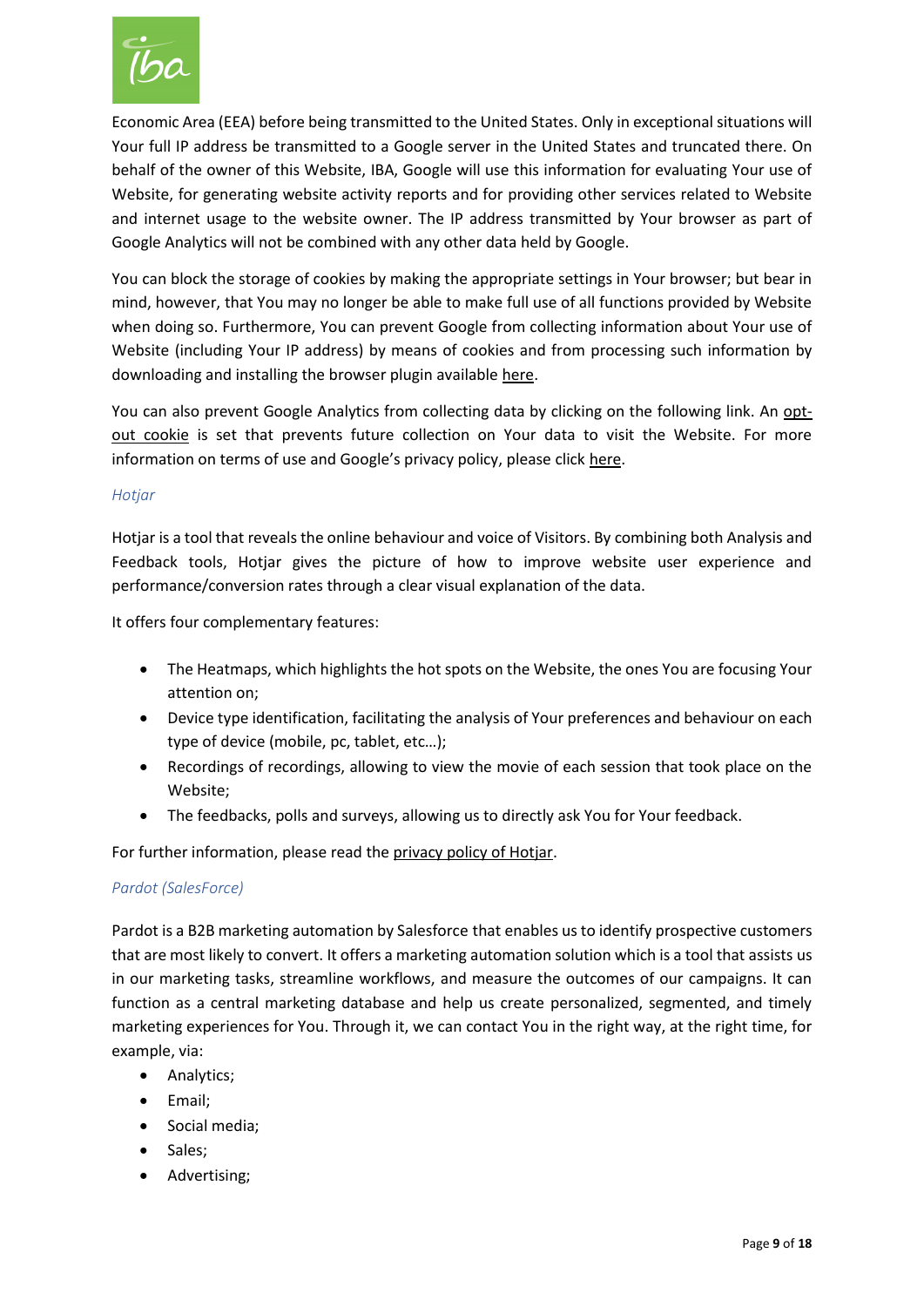

• Phone call data analysis.

For more information, please read th[e privacy policy of Pardot.](https://www.salesforce.com/company/privacy/)

# *Drupal*

Drupal is a content management software. It is used to design many of the websites and applications. Drupal has great standard features, like easy content authoring, reliable performance, and excellent security. But what sets it apart is its flexibility; modularity is one of its core principles. Its tools help you build the versatile, structured content that dynamic web experiences need.

The Drupal project is an open-source software. Anyone can download, use, work on, and share it with others. It is built on principles like collaboration, globalism, and innovation.

For more information, please read th[e privacy policy of Drupal.](https://www.drupal.org/privacy)

# <span id="page-9-0"></span>Visitors of<https://www.iba-careers.com/>

This section applies to (personal) data that IBA collects and processes when You visit the IBA Website and/or use their tools and plugins. In this section, "You" and "Your" refer to Visitors of <https://www.iba-careers.com/>.

The Website is hosted by OVH SAS in Zaventem, Belgium.

## Information we collect

Additionally to the general information, data is collected when You use one or more tools and plugins of the Website:

• IP addresses, unique IDs and ClientIDs (by Google Analytics)

## Additional tools and plugins

## *Google Tag Manager*

In order to monitor system stability and performance, Google Tag Manager may collect some aggregated data about tag firing. This data does not include user IP addresses or any user-specific identifiers that could be associated with a particular individual. Other than data in standard HTTP request logs, all of which is deleted within 14 days of being received, Google Tag Manager does not collect, retain, or share any information about visitors to our customers' properties, including page URLs visited. Tag Manager works seamlessly with Google and third-party tags.

For more information on terms of use and Google's privacy policy, please click [here.](https://policies.google.com/terms)

#### *Google Analytics*

IBA Website uses Google Analytics, a web analytics service offered by Google Inc. ("Google"). Google Analytics uses so-called "cookies" – text files saved to Your computer that make it possible to analyse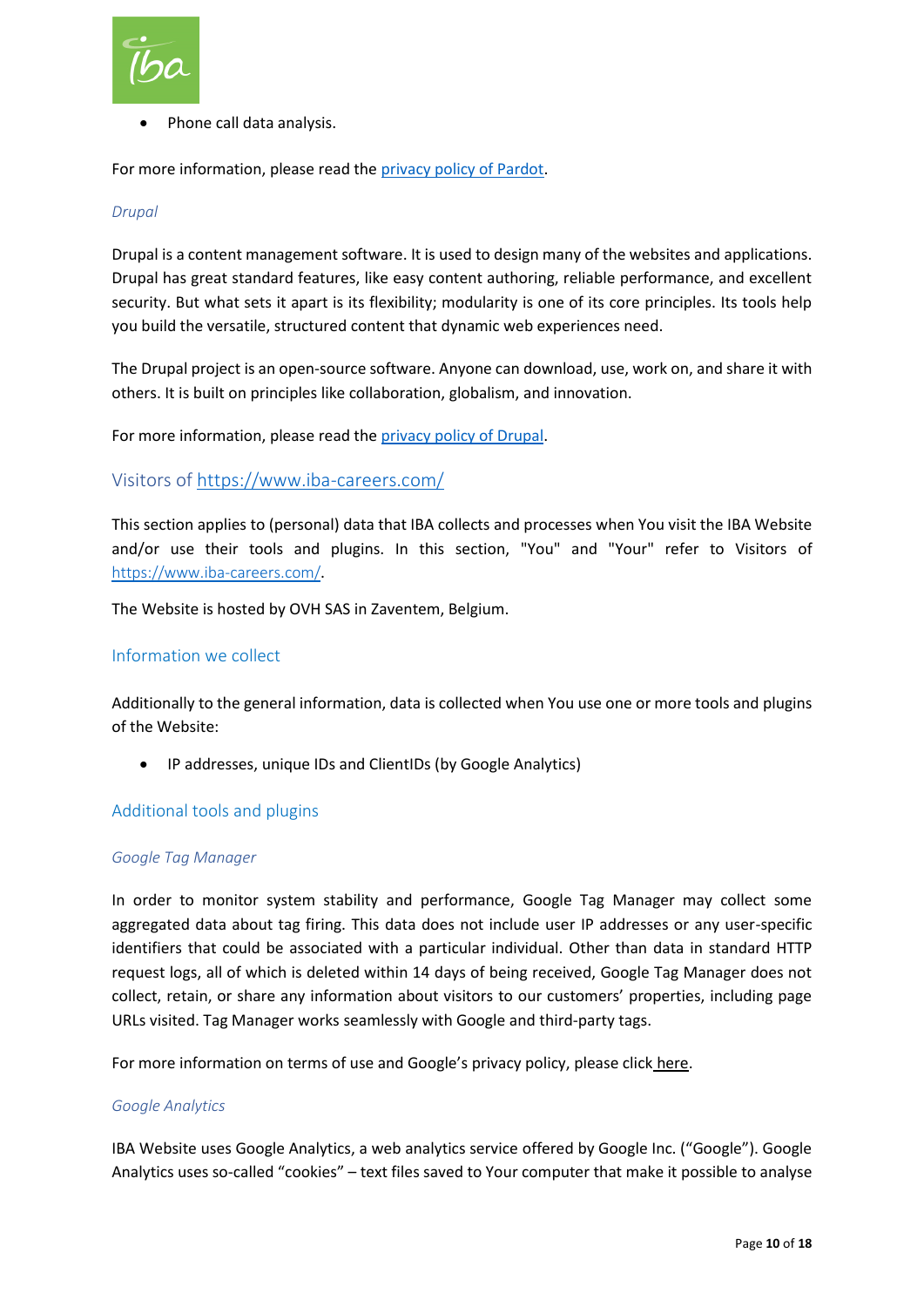

how You are using the Website. The information generated by the cookie about Your activities on Website will usually be transmitted to a Google server in the United States and stored there. However, as we have enabled IP address anonymization on our Website, Your IP address will be truncated by Google within Member States of the European Union or other member states of the European Economic Area (EEA) before being transmitted to the United States. Only in exceptional situations will Your full IP address be transmitted to a Google server in the United States and truncated there. On behalf of the owner of this Website, IBA, Google will use this information for evaluating Your use of Website, for generating website activity reports and for providing other services related to Website and internet usage to the website owner. The IP address transmitted by Your browser as part of Google Analytics will not be combined with any other data held by Google.

You can block the storage of cookies by making the appropriate settings in Your browser; but bear in mind, however, that You may no longer be able to make full use of all functions provided by Website when doing so. Furthermore, You can prevent Google from collecting information about Your use of Website (including Your IP address) by means of cookies and from processing such information by downloading and installing the browser plugin available [here.](https://tools.google.com/dlpage/gaoptout?hl=en)

You can also prevent Google Analytics from collecting data by clicking on the following link. An [opt](https://tools.google.com/dlpage/gaoptout/eula.html?hl=en)[out cookie](https://tools.google.com/dlpage/gaoptout/eula.html?hl=en) is set that prevents future collection on Your data to visit the Website. For more information on terms of use and Google's privacy policy, please click [here.](https://policies.google.com/terms)

# <span id="page-10-0"></span>Visitors of [https://ibastore.iba-worldwide.com](https://ibastore.iba-worldwide.com/)

This section applies to (personal) data that IBA collects and processes when You visit the IBA Website and/or use their tools and plugins. In this section, "You" and "Your" refer to Visitors of [https://ibastore.iba-worldwide.com](https://ibastore.iba-worldwide.com/).

The Website is hosted by Salesforce.com in Frankfurt, Germany.

## Information we collect

Additionally to the general information, data is collected when You use one or more tools and plugins of the Website:

- User profile (by Pardot);
- Account information (by Pardot);
- Delivery information (by Pardot);
- Purchase history (by Pardot).

## Additional tools and plugins

## *Pardot (SalesForce)*

Pardot is a B2B marketing automation by Salesforce that enables us to identify prospective customers that are most likely to convert. It offers a marketing automation solution which is a tool that assists us in our marketing tasks, streamline workflows, and measure the outcomes of our campaigns. It can function as a central marketing database and help us create personalized, segmented, and timely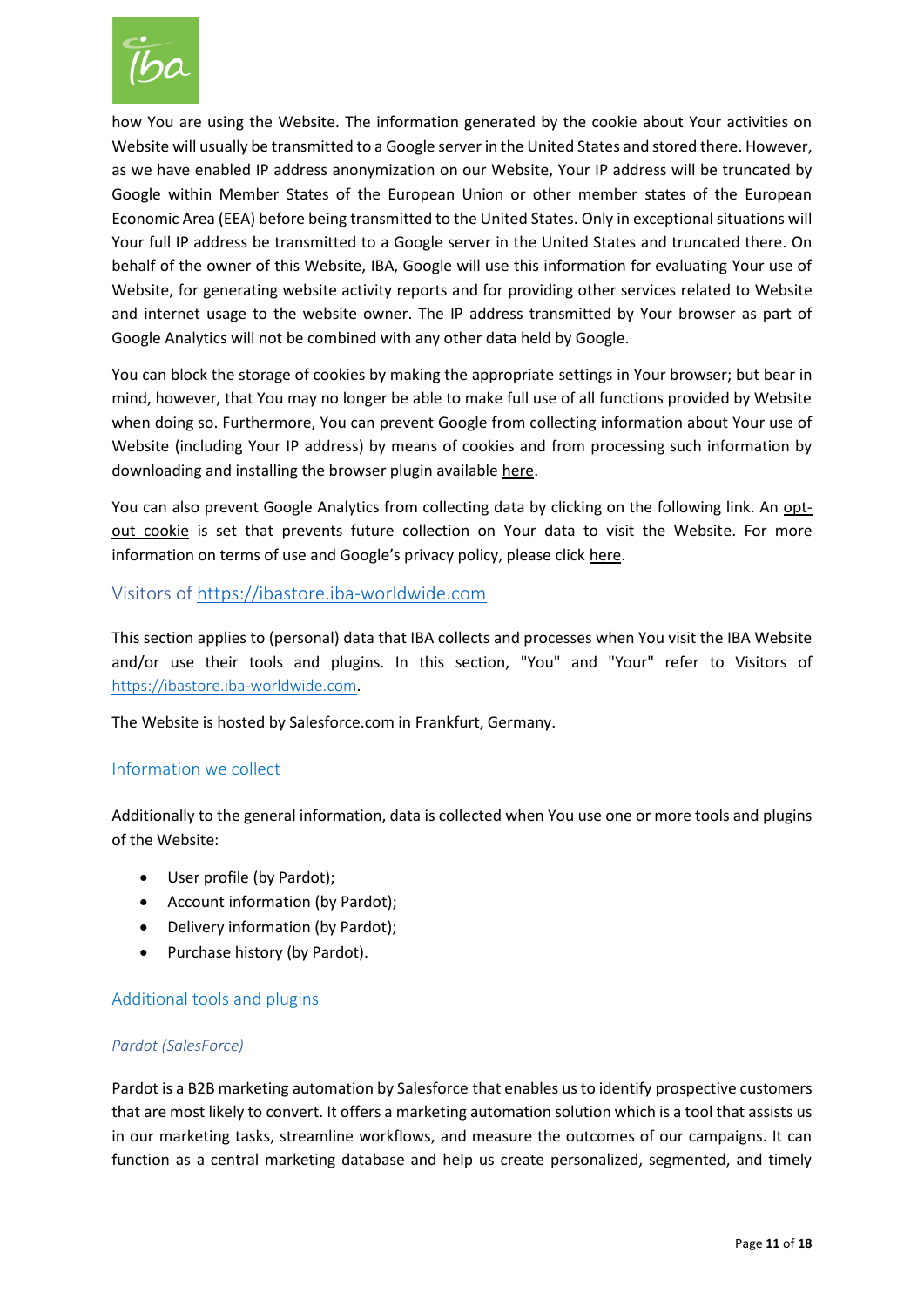

marketing experiences for You. Through it, we can contact You in the right way, at the right time, for example, via:

- Analytics;
- Email;
- Social media;
- Sales;
- Advertising;
- Phone call data analysis.

For more information, please read th[e privacy policy of Pardot.](https://www.salesforce.com/company/privacy/)

## <span id="page-11-0"></span>Visitors of<https://www.iba-protontherapy.com/>

This section applies to (personal) data that IBA collects and processes when You visit the IBA Website and/or use their tools and plugins. In this section, "You" and "Your" refer to Visitors of [https://www.iba-protontherapy.com/.](https://www.iba-protontherapy.com/)

The Website is hosted by Amazon.com Inc. in Seattle, United States.

## Information we collect

Additionally to the general information, data is collected when You use one or more tools and plugins of the Website:

- IP addresses, unique IDs and ClientIDs (by Google Analytics)
- Company name (by Pardot);
- Contact details (by Pardot);
- Account data (by Pardot);
- Marketing and Communication Preferences (by Pardot);
- Log data (by Pardot);
- Content of communication (by Contact form, Salesforce, Pardot);
- Email address (by Contact form, Salesforce, Pardot,);
- Name (by Salesforce, Pardot);
- Phone number (by Pardot, Salesforce).

## Additional tools and plugins

#### *Google Analytics*

IBA Website uses Google Analytics, a web analytics service offered by Google Inc. ("Google"). Google Analytics uses so-called "cookies" – text files saved to Your computer that make it possible to analyse how You are using the Website. The information generated by the cookie about Your activities on Website will usually be transmitted to a Google server in the United States and stored there. However, as we have enabled IP address anonymization on our Website, Your IP address will be truncated by Google within Member States of the European Union or other member states of the European Economic Area (EEA) before being transmitted to the United States. Only in exceptional situations will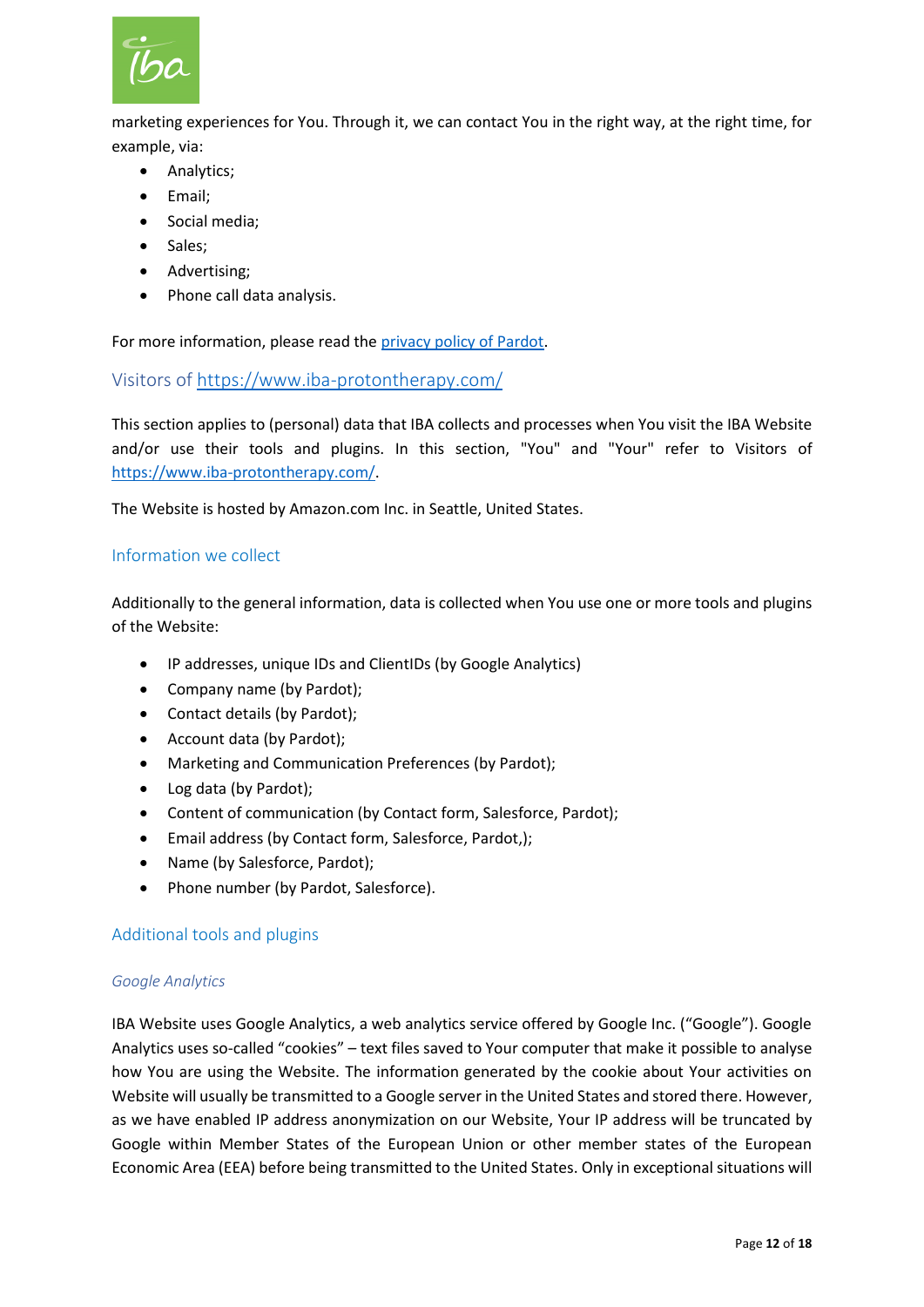

Your full IP address be transmitted to a Google server in the United States and truncated there. On behalf of the owner of this Website, IBA, Google will use this information for evaluating Your use of Website, for generating website activity reports and for providing other services related to Website and internet usage to the website owner. The IP address transmitted by Your browser as part of Google Analytics will not be combined with any other data held by Google.

You can block the storage of cookies by making the appropriate settings in Your browser; but bear in mind, however, that You may no longer be able to make full use of all functions provided by Website when doing so. Furthermore, You can prevent Google from collecting information about Your use of Website (including Your IP address) by means of cookies and from processing such information by downloading and installing the browser plugin available [here.](https://tools.google.com/dlpage/gaoptout?hl=en)

You can also prevent Google Analytics from collecting data by clicking on the following link. An [opt](https://tools.google.com/dlpage/gaoptout/eula.html?hl=en)[out cookie](https://tools.google.com/dlpage/gaoptout/eula.html?hl=en) is set that prevents future collection on Your data to visit the Website. For more information on terms of use and Google's privacy policy, please clic[k here.](https://policies.google.com/terms)

# *Pardot (SalesForce)*

Pardot is a B2B marketing automation by Salesforce that enables us to identify prospective customers that are most likely to convert. It offers a marketing automation solution which is a tool that assists us in our marketing tasks, streamline workflows, and measure the outcomes of our campaigns. It can function as a central marketing database and help us create personalized, segmented, and timely marketing experiences for You. Through it, we can contact You in the right way, at the right time, for example, via:

- Analytics;
- Email;
- Social media;
- Sales;
- Advertising;
- Phone call data analysis.

For more information, please read th[e privacy policy of Pardot.](https://www.salesforce.com/company/privacy/)

## *Drupal*

Drupal is a content management software. It is used to design many of the websites and applications. Drupal has great standard features, like easy content authoring, reliable performance, and excellent security. But what sets it apart is its flexibility; modularity is one of its core principles. Its tools help you build the versatile, structured content that dynamic web experiences need.

The Drupal project is an open-source software. Anyone can download, use, work on, and share it with others. It is built on principles like collaboration, globalism, and innovation.

For more information, please read th[e privacy policy of Drupal.](https://www.drupal.org/privacy)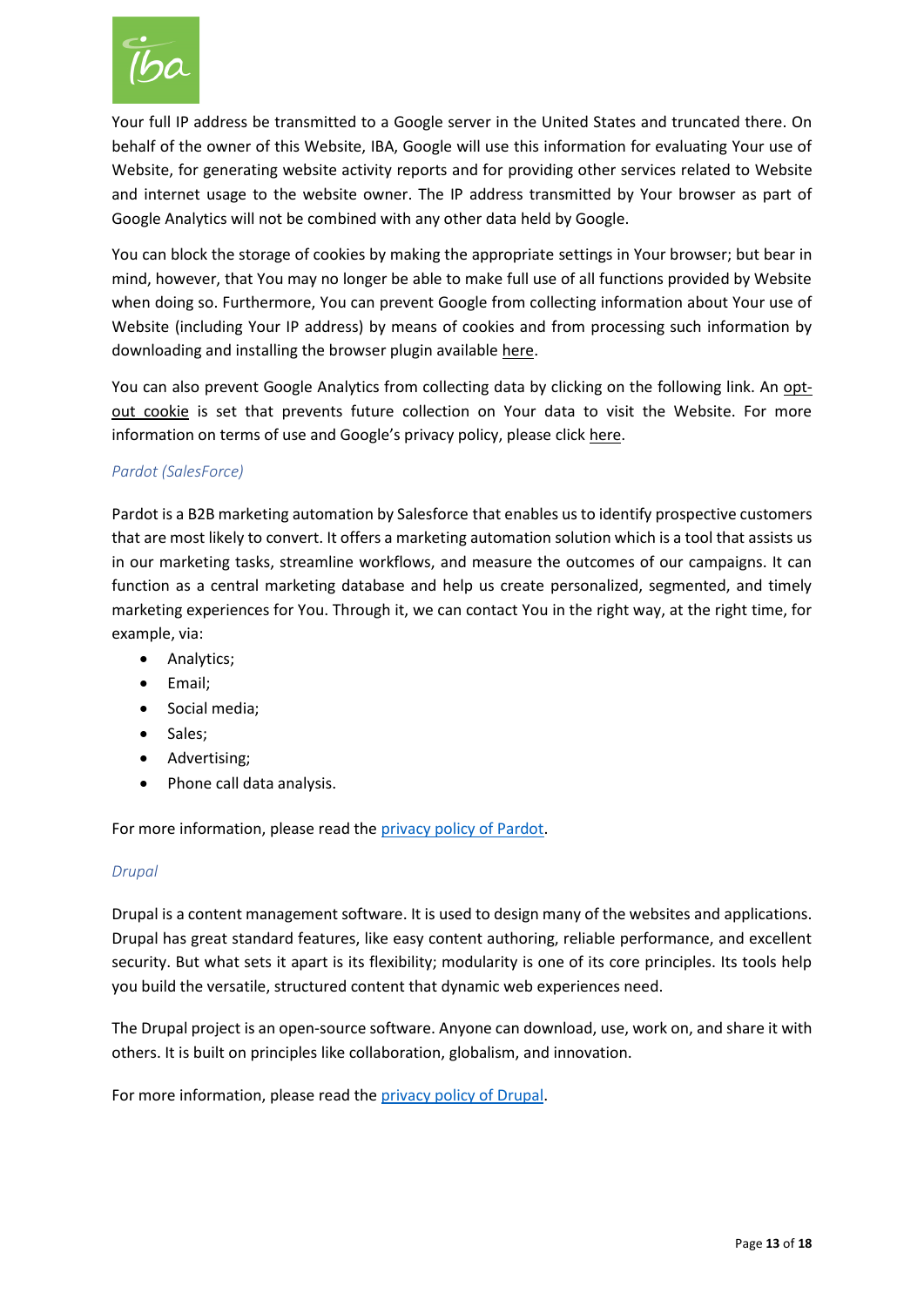

# <span id="page-13-0"></span>Newsletter subscribers

This section applies to (personal) data that IBA collects and processes when You subscribe to the IBA Newsletter. In this section, "You" and "Your" refer to Subscribers. When You subscribe to IBA's newsletter, the data You provide will not be used for any other purposes. Subscribers may also be informed by email about circumstances that are relevant for the service or registration (such as changes in the newsletter offer or technical conditions).

# Information we collect

For a successful registration, IBA needs a valid email address. For that purpose, IBA is logging the newsletter signup request, the emailing of a reconfirmation request and the receipt of the response requested in the latter. Besides that, IBA will not collect any other data. The data will be used exclusively for newsletter delivery and will not be passed on to any third parties.

You may withdraw Your consent to the storage of Your personal data and the use of said data for newsletter delivery at any time. A corresponding link can be found in each newsletter. In addition, You may unsubscribe from the newsletter directly on this web page at any moment or inform IBA about Your wish to unsubscribe using the contact channels provided at the bottom of this page.

# Additional tools and plugins

## *Mailchimp*

IBA's newsletters are delivered via the email provider "MailChimp", a newsletter distribution platform operated by the U.S. company Rocket Science Group, LLC, 675 Ponce De Leon Ave NE #5000, Atlanta, GA 30308, USA. For details on the privacy policy of the mail provider, please click [here.](https://mailchimp.com/legal/privacy/) The email service provider has been contracted by us for the purpose of pursuing our legitimate interests.

The email service provider may use recipient data pseudonymously, for improving or optimizing its own services (for example, for optimizing the delivery or presentation of the newsletters technically, or for statistical purposes). The email service provider will, however, never use any information about IBA's newsletter subscribers itself for contacting them directly or for disclosure to third parties.

# <span id="page-13-1"></span>Webinar participants

This section applies to (personal) data that IBA collects and processes when You visit the IBA Website and/or use their tools and plugins to subscribe to and participate in a webinar. In this section, "You" and "Your" refer to Visitors.

# Information we collect

Additionally to the general information, data is collected when You aim to register to a webinar:

- Company name (by Pardot);
- Contact details (by Pardot);
- Account data (by Pardot);
- Marketing and Communication Preferences (by Pardot);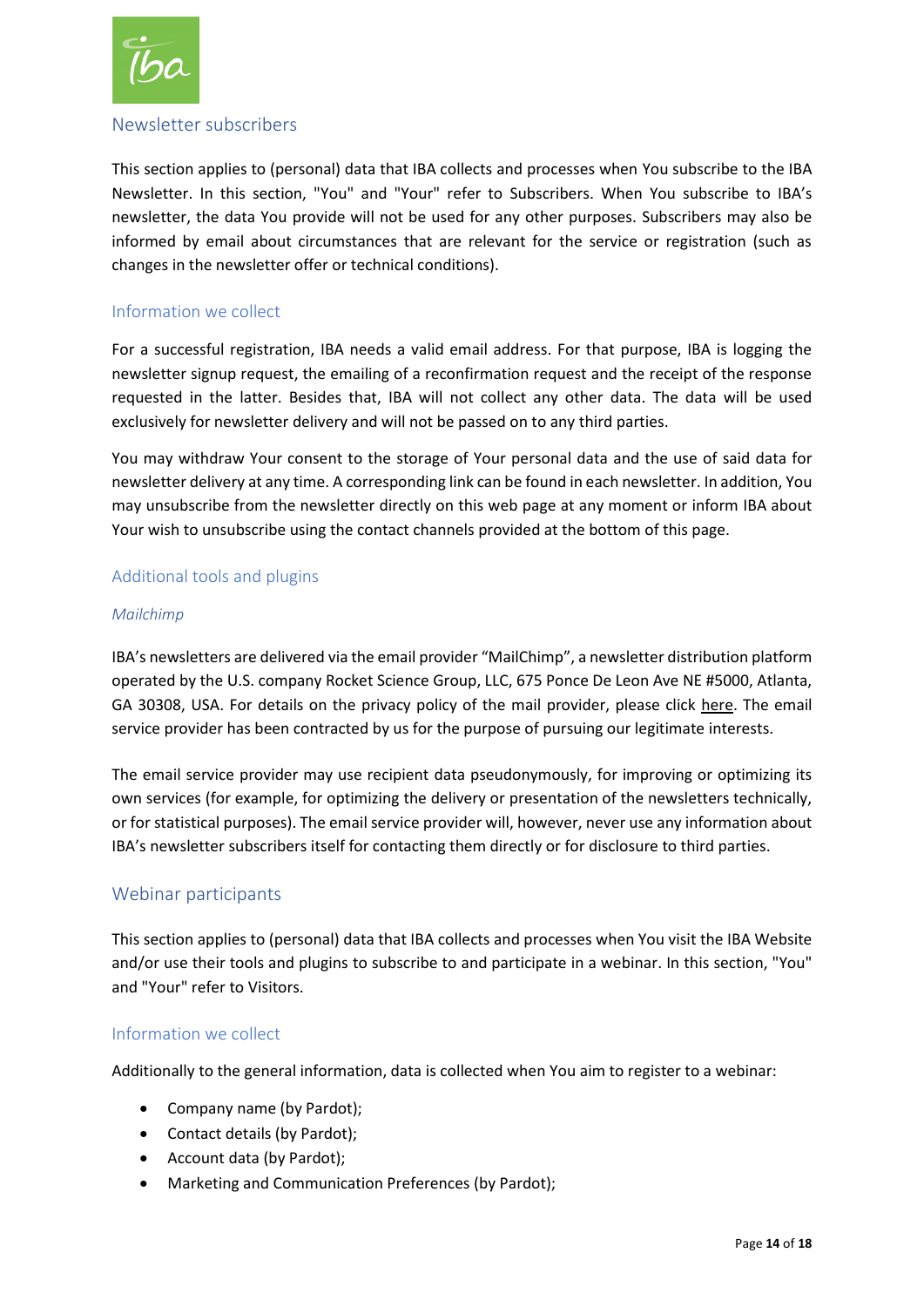

- Log data (by Pardot);
- Content of communication (by Contact form, Salesforce, Pardot);
- Email address (by Contact form, Salesforce, Pardot);
- Name (by Salesforce, Pardot);
- Phone number (Pardot, salesforce).

# Additional tools and plugins

## *Pardot (SalesForce)*

Pardot is a B2B marketing automation by Salesforce that enables us to identify prospective customers that are most likely to convert. It offers a marketing automation solution which is a tool that assists us in our marketing tasks, streamline workflows, and measure the outcomes of our campaigns. It can function as a central marketing database and help us create personalized, segmented, and timely marketing experiences for You. Through it, we can contact You in the right way, at the right time, for example, via:

- Analytics;
- Email;
- Social media;
- Sales;
- Advertising;
- Phone call data analysis.

For more information, please read th[e privacy policy of Pardot.](https://www.salesforce.com/company/privacy/)

# <span id="page-14-0"></span>3. Security, transfer of data, sharing and data retention

# Security

IBA has a dedicated security team. Your personal data is secured by appropriate technical and organisational measures against unauthorised or unlawful handling, and against accidental loss, destruction or damage.

More concretely, data transfer from and to the Website is encrypted. IBA is using HTTPS as a transfer protocol for our internet presence, always combined with the latest encryption protocols. In addition, we are offering content encryption to You making use of our contact forms, online store or applying for jobs. This data can be decrypted only by us. Furthermore, You can always resort to alternative communication channels (for example, paper mail).

# Transfer of data

In our company we make sure that Your personal data is made available only to persons who actually need said data. When we transfer personal data to a third country, we ensure that such transfers are in compliance with applicable data protection laws.

In other words, the protection of Your rights and freedoms remains at the same level, even if Your personal data is processed elsewhere.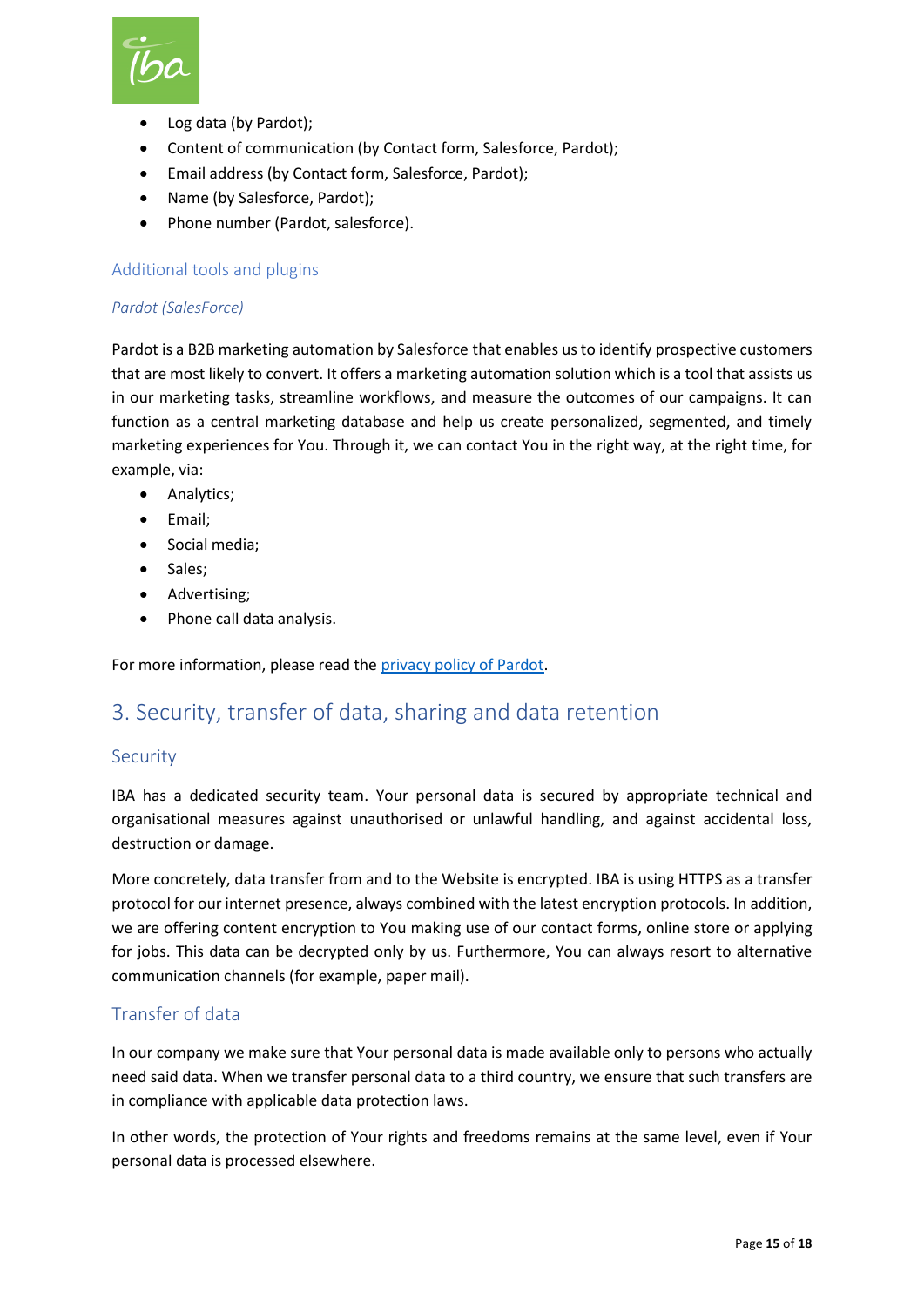

# Sharing and data retention

The retention period for each of the cookies IBA uses (whether our own or on our behalf by third parties) is stated in the cookies panel that is opening when arriving on an IBA Website Cookie Table.

In case You are using specific services, available on the IBA Website, Your personal data will be retained for as long as necessary for the purpose it was collected or as required by law or contractual obligations. Please note that, due to numerous statutory retention periods, we may be obliged to store data for longer time. In the absence of longer legal retention periods, the data will be routinely deleted upon having fulfilled its intended purpose.

In addition, IBA may retain Your personal data if we need to use certain data as evidence in legal disputes within the statutory periods of limitation.

IBA maintains a Data Retention Policy that details the retention period for each specific category of personal data. When we no longer need personal data, we securely delete or destroy it. Aggregated data, which cannot identify You (and is used for purposes of reporting and analysis) is maintained for as long as commercially necessary.

# <span id="page-15-0"></span>4. Children and sensitive data

# Children

None of IBA's website services are intentionally directed at children under 16. IBA does not knowingly collect personal data from anyone under 16 years of age. If IBA learns upon collection that You are under 16, we will not use or maintain Your personal data. If we become aware that we have unknowingly collected personal data from a child under the age of 16, we will make reasonable efforts to delete such information from our records immediately.

# Sensitive data

Sensitive data will be processed if it is manifestly made public by You. Otherwise, we do not aim to process sensitive data.

# <span id="page-15-1"></span>5. Your Rights

Each visitor of IBA's Website is entitled to certain rights concerning the processing of his or her personal data under the applicable data protection laws. That being said, You have the possibility to contact IBA and exercise Your rights. This means in particular:

- You can **request information** about the existence of the processing of Your personal data and details of the processing, such as:
	- o the purposes of the processing;
	- o the categories of personal data;
	- o the recipients or categories of recipient to whom the personal data have been or will be disclosed;
	- o the envisaged period of storing Your data;
	- o the existence of further rights You have;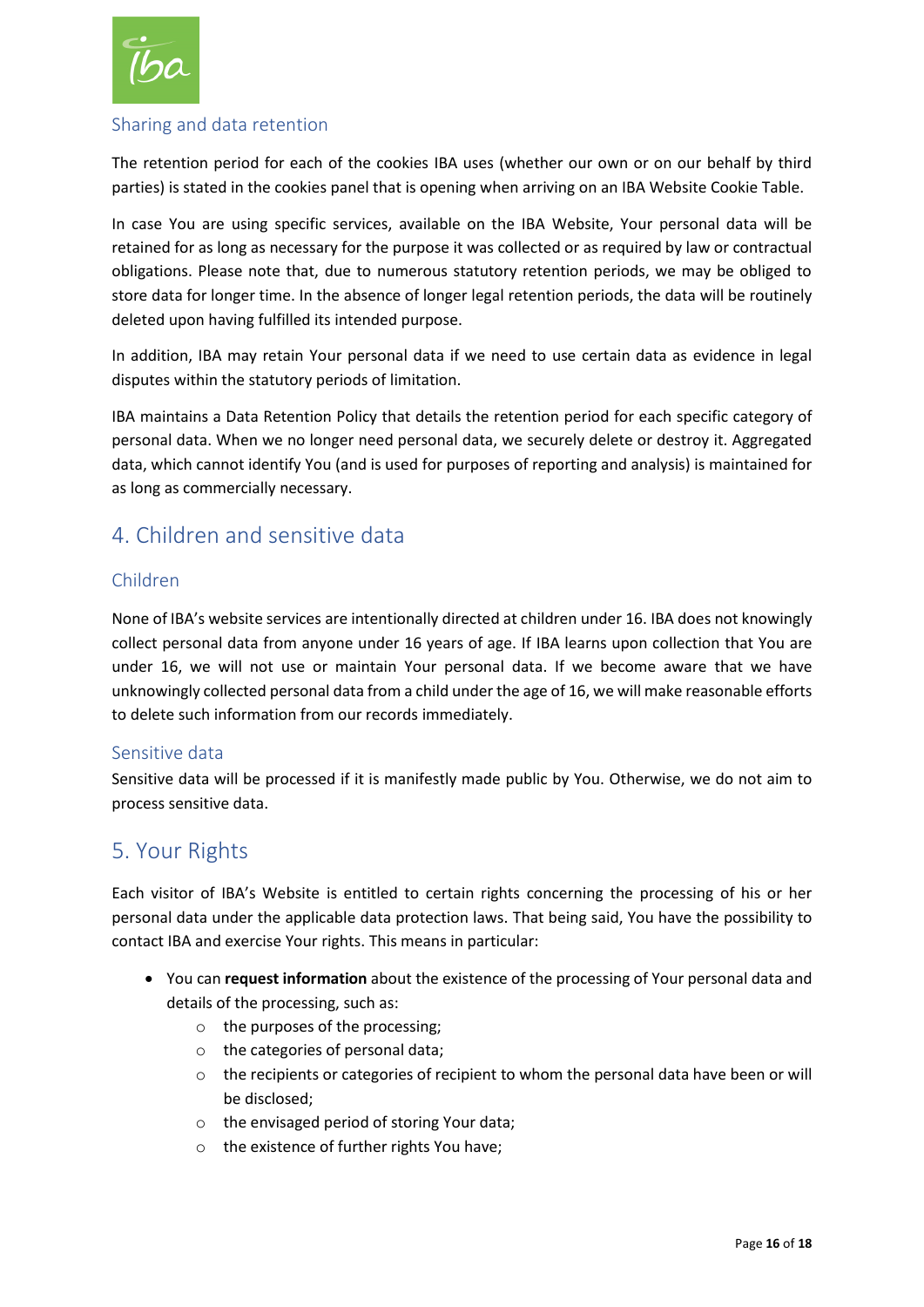

- o about appropriate safeguards, should Your personal data be transferred to a third country;
- $\circ$  the existence of automated decision-making, including profiling, its functioning and its foreseen consequences.
- You can ask IBA to **rectify** inaccurate personal data or complete it, should it be incomplete;
- You can ask the erasure of Your personal data in certain cases (for example, the personal data is no longer necessary to be processed, You withdrew Your consent or personal data has been unlawfully processed);
- In certain circumstances, You may wish to **object to the processing** of Your personal data, to **restrict the processing** of Your personal data and/or to **request the portability** of Your personal data (i.e., transfer and/or extract);
- Whenever IBA collects and processes Your personal data based on Your consent, You are entitled to **withdraw Your consent** at any time. Withdrawing consent will only apply to the future and will not affect any prior processing of personal data. Also, it will not affect the processing of Your personal data based on grounds other than Your consent;
- If You believe IBA has not sufficiently addressed a complaint or concern raised with regard to Your personal data, You have the **right to lodge a complaint with a Supervisory Authority** about IBA's collection and processing of Your personal data. For more information, please contact the data protection authority in Your country (contact details for EU Supervisory Authorities are available [here\)](http://ec.europa.eu/justice/data-protection/article-29/structure/data-protection-authorities/index_en.htm).

All requests to exercise any of the rights described above will be treated, and honoured whenever possible, in accordance with applicable data protection laws.

Such requests can be submitted to the following email address: [data-protection@iba-group.com.](mailto:data-protection@iba-group.com) Alternatively, You may use other channels, listed i[n Section 1.](#page-0-0)

The Data Protection Officer is responsible for ensuring that Your request is addressed and responded to. IBA undertakes to respond to You without undue delay and in any event within one month of receipt of Your request. Taking into account the potential complexity and number of the requests this deadline may be extended by an additional one month.

# <span id="page-16-0"></span>6. Cookies

Like any other website, IBA Website also uses 'cookies'. These cookies are used to store information including visitors' preferences, and the pages on the Website that the visitor accessed or visited. The information is used to optimize Your experience by customizing our web page content based on visitors' browser type and/or other information.

For more information on cookies, please read the IBA [Website Cookie](https://www.iba-worldwide.com/content/iba-cookie-policy) Policy.

To learn which cookies are used by an IBA Website, please see the cookies panel when arriving on an IBA Website.

# <span id="page-16-1"></span>7. Third Party Privacy Policies

IBA's Website Privacy Policy does not apply to other advertisers, websites, tools, plugins or cookies. Thus, we are advising You to read carefully the respective Data Protection Policies or Privacy Policies